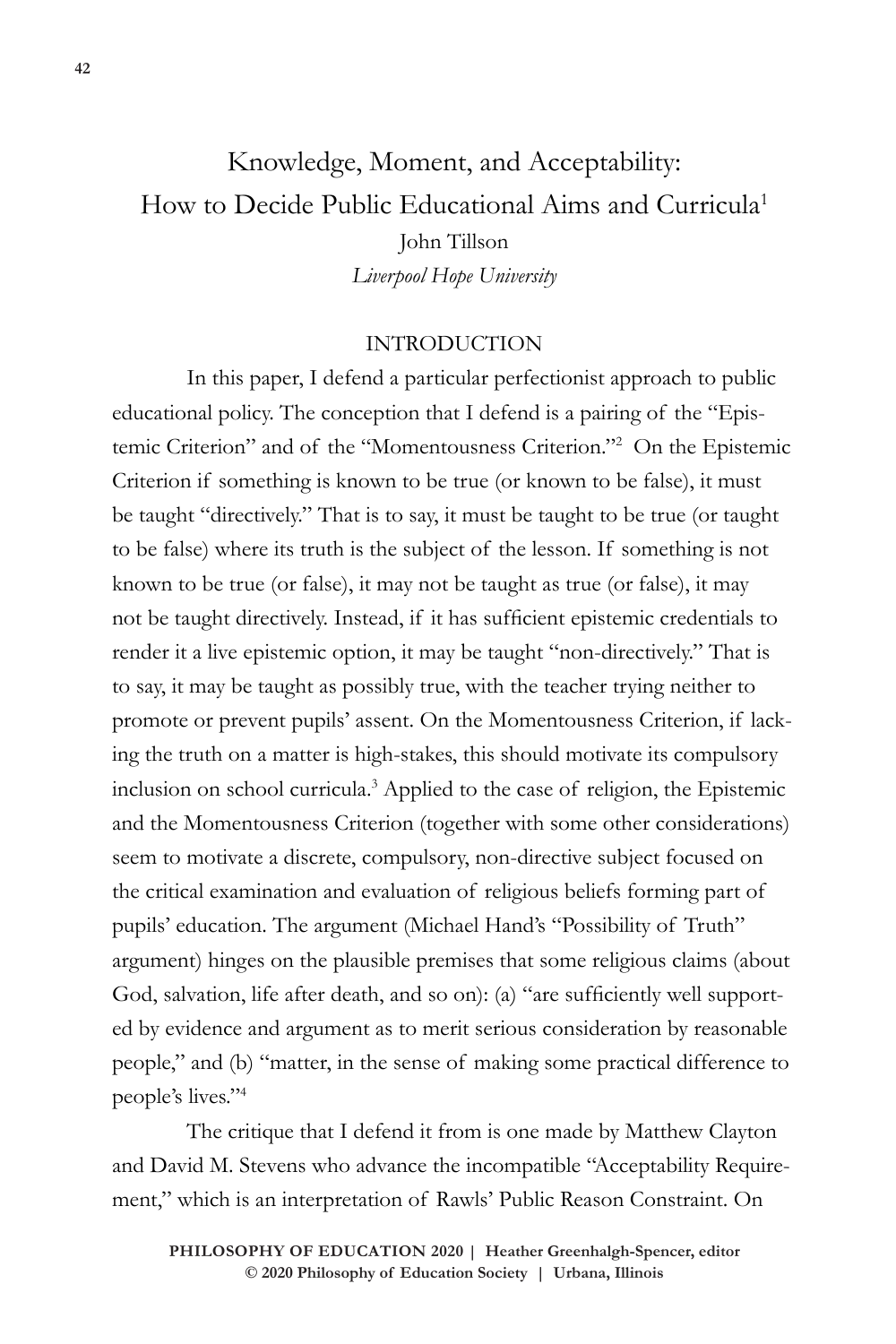#### **John Tillson 43**

the Acceptability Requirement, schools ought to restrict implementation of the epistemic criterion to (a) those beliefs that enable them to satisfy their enforceable duties, and (b) those beliefs that are not matters of dispute among politically reasonable people. Against the Acceptability Requirement and in favour of the joint Epistemic and Momentousness Criterion, I contend that where it is valuable for people to set their own ends, they can only fully meaningfully do this in light of facts and free of misinformation. In light of this, I argue that it is the duty of educators to put students in this position; it is then students' prerogative to fail to live meaningfully. While children have no duty to perfect themselves, they do have a right to invent themselves, but they cannot do this is ignorance: if their life is meaningless because they chose as well as they could without being informed, then they could not truly consent to the life they undertook, and did not have a realistic chance at a meaningful life.

#### POLITICAL MORALITY AND STATE-MAINTAINED SCHOOLS

Considerations of political morality are unavoidably relevant to motivating and constraining the function of state-maintained schools.5 As Matthew Clayton and David Stevens observe, "state-maintained schools are funded by citizens through taxation and governed by legislation enacted by the state on behalf of the public."6 For this reason, in order to make progress on the question of what function state-maintained schools may permissibly serve, "we need to know what aims and objectives the government is morally permitted to force its citizens to serve."7

## ANTI-PERFECTIONISM AND PUBLIC REASON

On anti-perfectionist visions of political morality (such as Clayton and Stevens'), government has principled reasons not to take a stand on matters that are in dispute among *politically reasonable* citizens. *Politically reasonable* citizens are those citizens committed to the values of freedom, equality, and cooperating with other citizens on fair terms.On this understanding, political institutions "should not be motivated by or directed to serve any particular comprehensive end" or conception.<sup>8</sup> Comprehensive ends and conceptions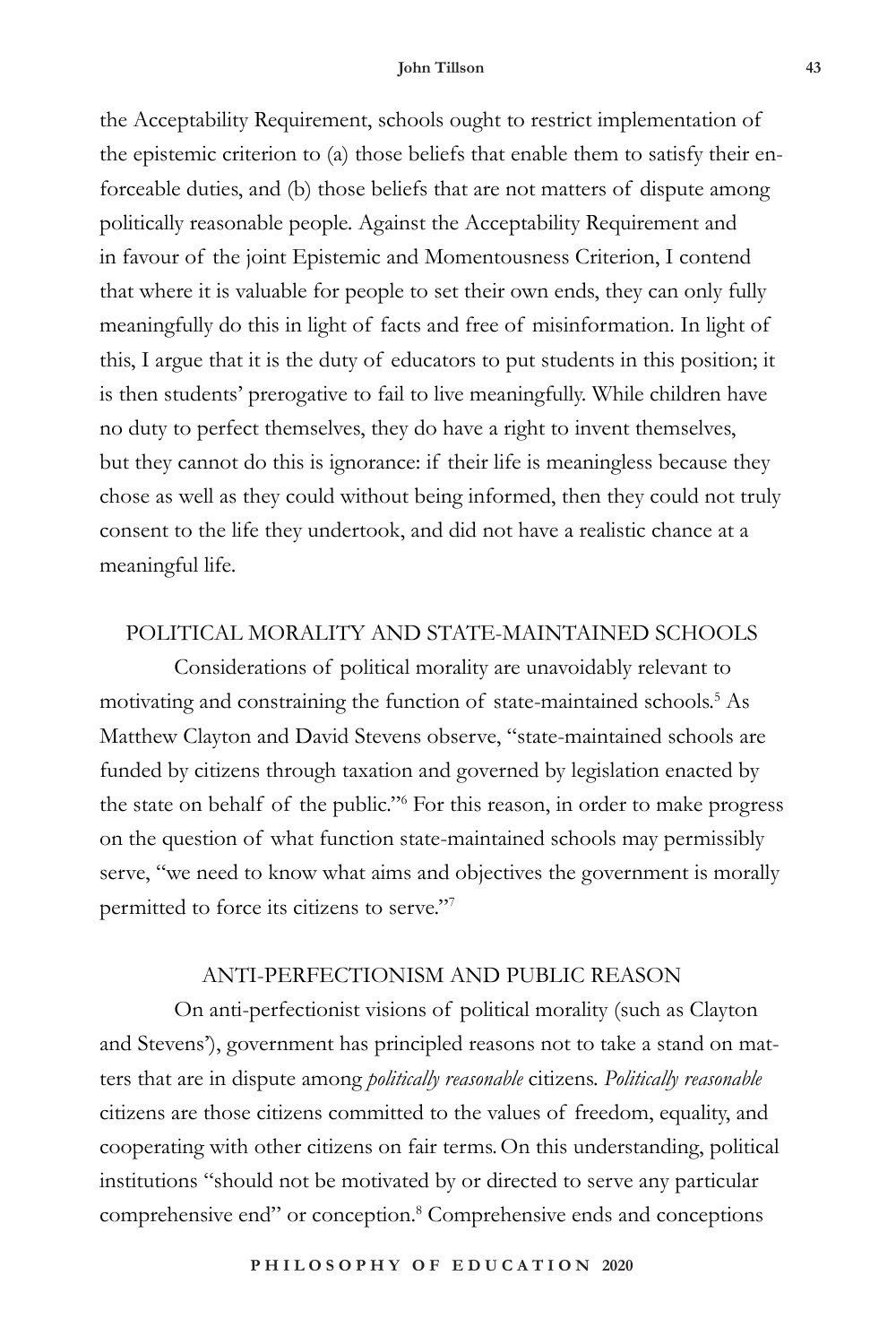are those ends and conceptions that go beyond commitment to the values of freedom, equality, and regarding society as a fair scheme of cooperation. Call those comprehensive ends and conceptions, which *politically reasonable* citizens disagree about, "politically controversial" comprehensive ends and conceptions.9 On perfectionist understandings, state-maintained schools may promote, and, if not promote, at least act on information about the good and the true if what they have is knowledge, even if its content is a matter of behavioural or political controversy. Perfectionists claim they have no principled reason to refrain from promoting or acting on politically controversial information. Within a certain scope (to be discussed in the next section) anti-perfectionists insist that the justification of conceptions and ends use the vocabulary of *public reason* (i.e., draw on a bank of concepts which has been emptied of any *politically controversial* items).

#### BROAD AND NARROW ANTI-PERFECTIONISM

Within what scope would anti-perfectionists have us use the vocabulary of *public reason* to justify our conceptions and ends? When may citizens invoke concepts and ends from the comprehensive conceptions, and when may they not? In other words, when does the *public reasons constraint* apply? It would be clearly authoritarian and offend against the value of freedom to forbid people from acting on their comprehensive conceptions and ends at all. On the other hand, in so far as allowing people to act on them affects other people's lives, the value of freedom may be offended against from the other direction. Some (including Rawls and Scanlon) recommend a narrow scope, others (including Quong, and Clayton and Stevens) a broader scope. For Rawls, *the public reason constraint* need apply only to how we justify "the basic structure of society," that is to deciding *constitutional essentials*, "how political power is acquired and the limits of its exercise," and *basic justice*, "the background institutions of social and economic justice."<sup>10</sup>This is what Quong calls The Narrow View: "The idea of public reason must apply to constitutional essentials and matters of basic justice, but need not apply beyond this domain."11 Pointing out that The Narrow View is compatible with a limited form of political perfectionism, Quong defends the "The Broad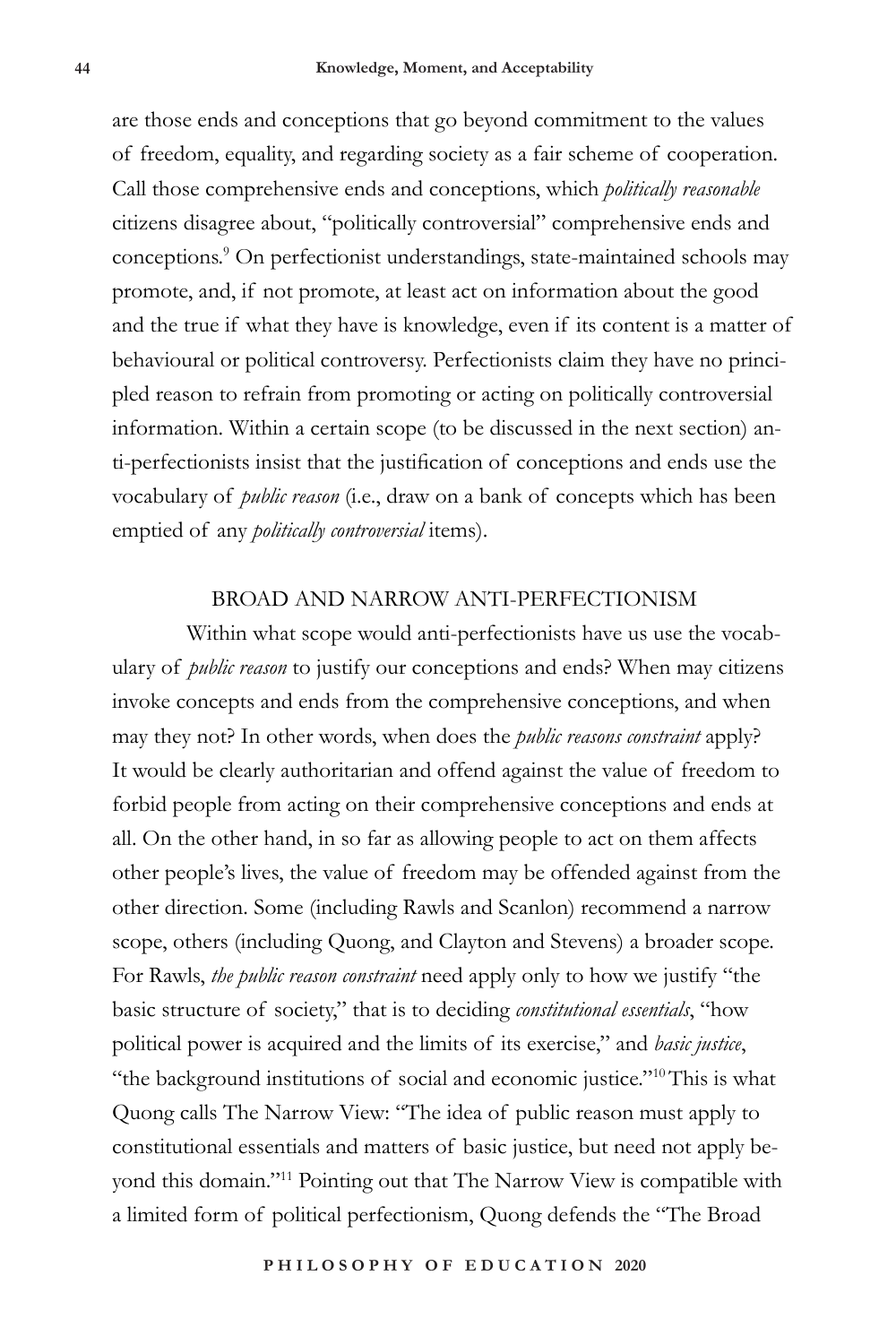View," arguing that "public reason ought to apply, whenever possible, to all decisions where citizens exercise political power over one another."12 It is this view that Clayton and Stevens seem to share. Clayton and Stevens's reasons for this view will emerge below. Political power is, I take it, at least any act of government that makes or is based on enforced requirements of citizens. Since, as Clayton and Stevens point out, "state-maintained schools are funded by citizens through taxation and governed by legislation enacted by the state on behalf of the public," they fit the bill.<sup>13</sup>

# BROAD ANTI-PERFECTIONISM VERSUS PERFECTIONISM IN STATE SCHOOLS

Clayton and Stevens have defended a principle that would block the Possibility of Truth argument from going through. According to their Acceptability Requirement, "education policy must be regulated by principles that are acceptable to reasonable people."14 The concept of reasonableness they have in mind is what we might call Political Reasonableness (rather than epistemic reasonableness). It is of having a "baseline commitment to treating others as free and equal, and to social unity," social unity being the view that "society should be a fair system of mutual cooperation."15 On their view the Possibility of Truth argument (outlined above) "rests on a controversial claim about the plausibility of different viewpoints" in that it "cannot command the universal assent of reasonable people."16 It is, in other words, politically controversial in that it involves ends and conceptions that are in dispute among citizens committed to freedom, equality, and social unity. Educational policy, according to Clayton and Stevens, must be based on the universal assent of people who treat each other as free and equal, and are committed to social unity.

The attraction of Clayton and Stevens's view is considerable. It seems desirable that the ends and conceptions which people are forced to serve should be acceptable to them.<sup>17</sup> Otherwise, they would seem to be subjects of brute domination, alienated from their community and its governance. Where that domination goes beyond ensuring that they act in accordance with their enforceable moral requirements this seems objectionable.<sup>18</sup>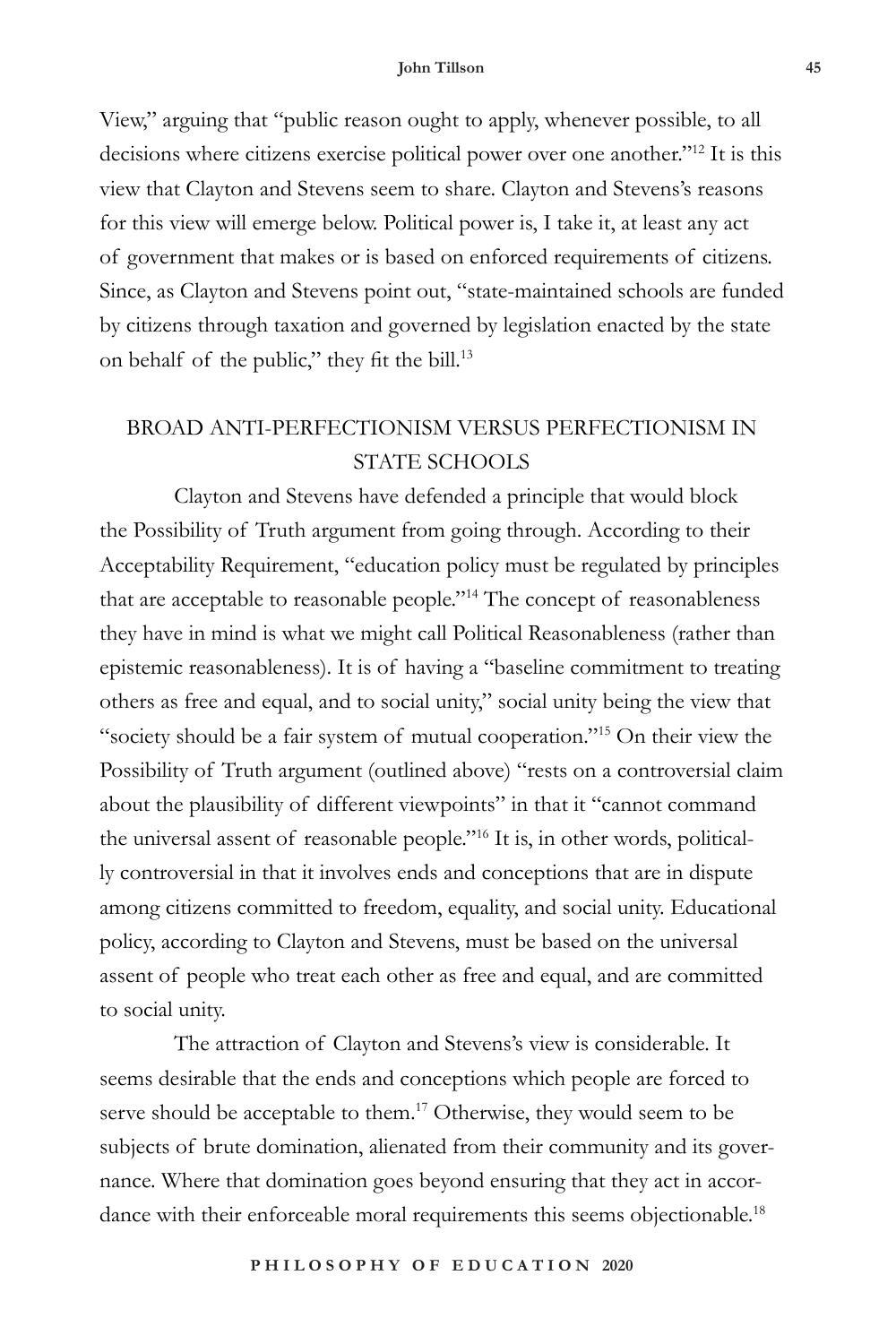It seems desirable to minimize the degree to which the subjects of political power are alienated from and unable to identify with that power. Instead it seems desirable to maximize the extent to which the subjects of political power can regard themselves "as jointly realizing a fair scheme of social cooperation" or "as partners that produce a valuable shared end."19

For Clayton and Stevens, what matters is that people can justly feel included, not that they believe the truth. Besides ensuring that we act in accordance with our strictest moral duties (e.g., the prohibition on doing serious harm), what else are governments entitled to do? While humans seem to have an interest in having the freedom to formulate and pursue their own conception of the good, they may require constraints beyond those of their enforceable moral duties (e.g., constraints regarding taxation, road safety laws, food hygiene standards, and so on). How do we combine our claim to freedom with the need for legal constraints? Following Rousseau, Clayton and Stevens allow that our "freedom is preserved" only if each citizen "endorses the rules that constrain" us.20 The Acceptability Requirement is, for Clayton and Stevens, the "best interpretation of what it means for the state to respect the freedom and equality of its citizens."21

#### A SELF-DEFEATING REQUIREMENT?

If the Acceptability Requirement failed (in fact) to command the universal assent of reasonable people, it would seem to be self-defeating. If it *could* fail, then it would seem to be hostage to fortune. To be immune from the worry, it would have to be shown that reasonableness entails or requires assent to the Acceptability Requirement. The Acceptability Requirement, again, is the requirement that "policy must be regulated by principles that are acceptable to reasonable people," where reasonable people means those "committed to treating others fairly and respecting the rights and freedoms of other people."22 Is it politically unreasonable to deny that policy must be regulated by principles that are acceptable to politically reasonable people? This is Clayton and Stevens's contention, regarding it as an "important requirement of political morality."23 For this to be the case we would need to see that denying the acceptability requirement (a) fails to show citizens equal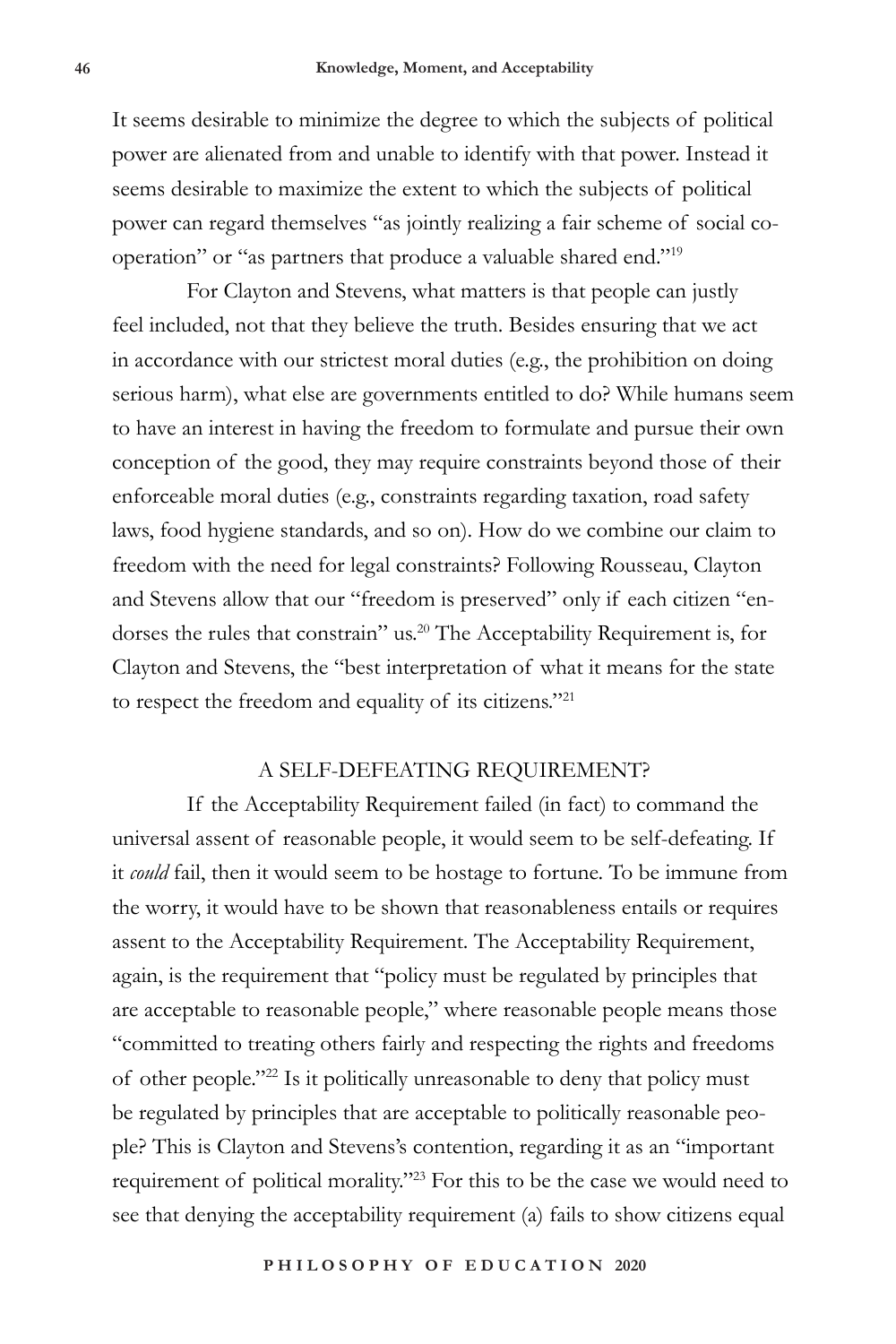regard, or (b) fails to respect their freedom. Over the course of this paper, I hope to motivate the view that neither of these things is true.

# "FLOODGATES OF IMPARTIALITY"

Clayton and Stevens's view might seem to open up "floodgates of impartiality" concerning what may be taught concerning matters that are rationally settled among expert communities.<sup>24</sup> Consider how the questions of whether human actions account for rapidly deteriorating climate conditions and whether flu vaccines cause autism are matters considered beyond reasonable dispute among climate scientists and medical researchers respectively (the answers being "yes" and "no" respectively). Consider also how there is no end of ignorant parties who genuinely deny the former and affirm the latter. Clayton and Stevens can begin to respond to the Floodgate of Impartiality charge by observing that citizens have enforceable duties to one another: they may have duties not to create inhospitable climate conditions abroad, and not to endanger children by failing to vaccinate them. To execute these duties, it may be in some cases expedient and other cases necessary to know the truth. "Anti-perfectionists," as Clayton says, "may take a stand on the soundness of claims that are relevant to our status or conduct as free and equal citizens."25 The important question is just how much one has to know, and how ignorant one can afford to be, in going about the business of satisfying one's enforceable duties to treat others as free and equal.

All systematic ignorance is potentially dangerous: we cannot decide which systematic truths are dangerous for citizens to be ignorant about, that is just those truths that enable them to act in accordance or compliance with their enforceable duties and no more. This is because knowledge is fundamentally interconnected. Facts about reality form a coherent and interrelated whole. As Jonathan Lowe puts it, "Truth is single and indivisible or, to put it another way, the world or reality as a whole is unitary and necessarily self-consistent."<sup>26</sup> Changing facts about the world has ripple effects for the rest of reality, sometimes known as "the butterfly effect," and changing beliefs about the world has ripple effects for what other beliefs we ought to have about it. That is, the unity of reality implies the capacity for an ontolog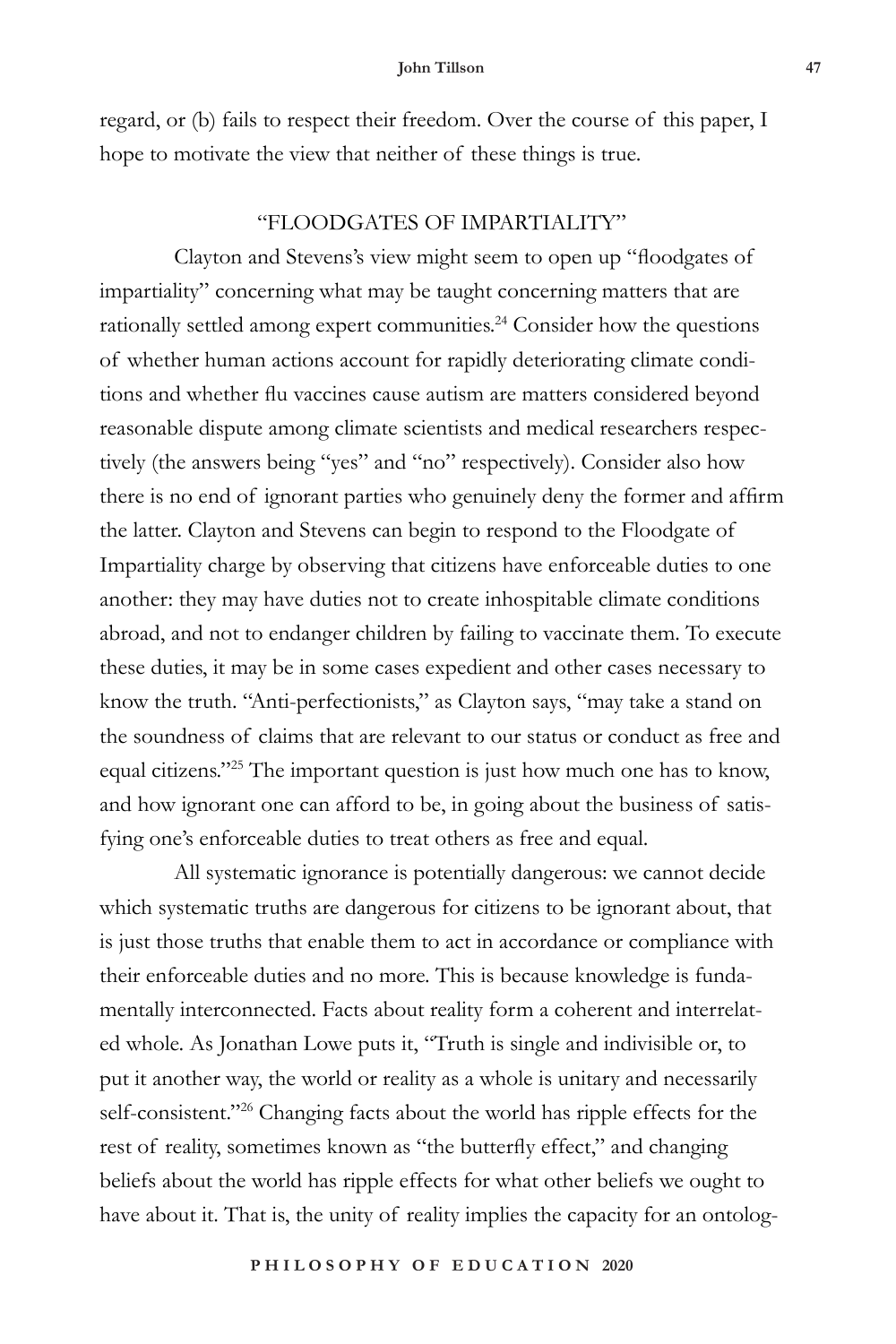ical butterfly effect, and recognition of this unity implies the possibility of an epistemic butterfly effect. In line with this, judgments about which claims are true, which are false, and which are reasonable must be presupposed in the selection of topics for further investigation. For those persuaded of biblical inerrancy, there is scant reason to explore the events of deep time preceding man's appearance on earth.

It may therefore be reasonably worried that to the extent that students' views are given scope to diverge from expert community consensus through nondirective teaching, their contents will compound, moving yet away from reality, as their false beliefs become premises even in valid arguments. At worst, they will ultimately become cocooned in delusion. One can only hope (in vain) that people with such beliefs accede to no political power. For every fundamental false belief one holds, the more satisfying one's citizenships duties falls hostage to fortune.

In Clayton and Stevens's sense of the term "reasonable," most findings of the scientific community agreed on by expert consensus both in terms of the conclusions and the means of proof "cannot command the universal assent of reasonable people."27 However, educational policy makers must unavoidably make truth judgements in circumstances of popular disagreement in order to decide on the content and aims of education, and the truth is best gaged by deference to the consensus of subject experts, rather than of non-experts. Contemporary orthodoxy in science forms an impressively mutually consistent body of beliefs that can generate further research questions. Moreover, the Acceptability Requirement seems unrealisable in principle for the following reason. In order for government to effectively decide whether citizens' beliefs do fail to allow them to execute their enforceable duties, the government must construct a theory of how things are, and judge whether believing falsely is likely to lead to harm, that is to say, all of their policy decisions to refrain from intervention in false beliefs would have the falsity of those beliefs featuring as premises anyway. In constructing such a theory and acting on it, they would thereby violate the Acceptability Requirement.

Clayton and Stevens allow that people have an interest in the truth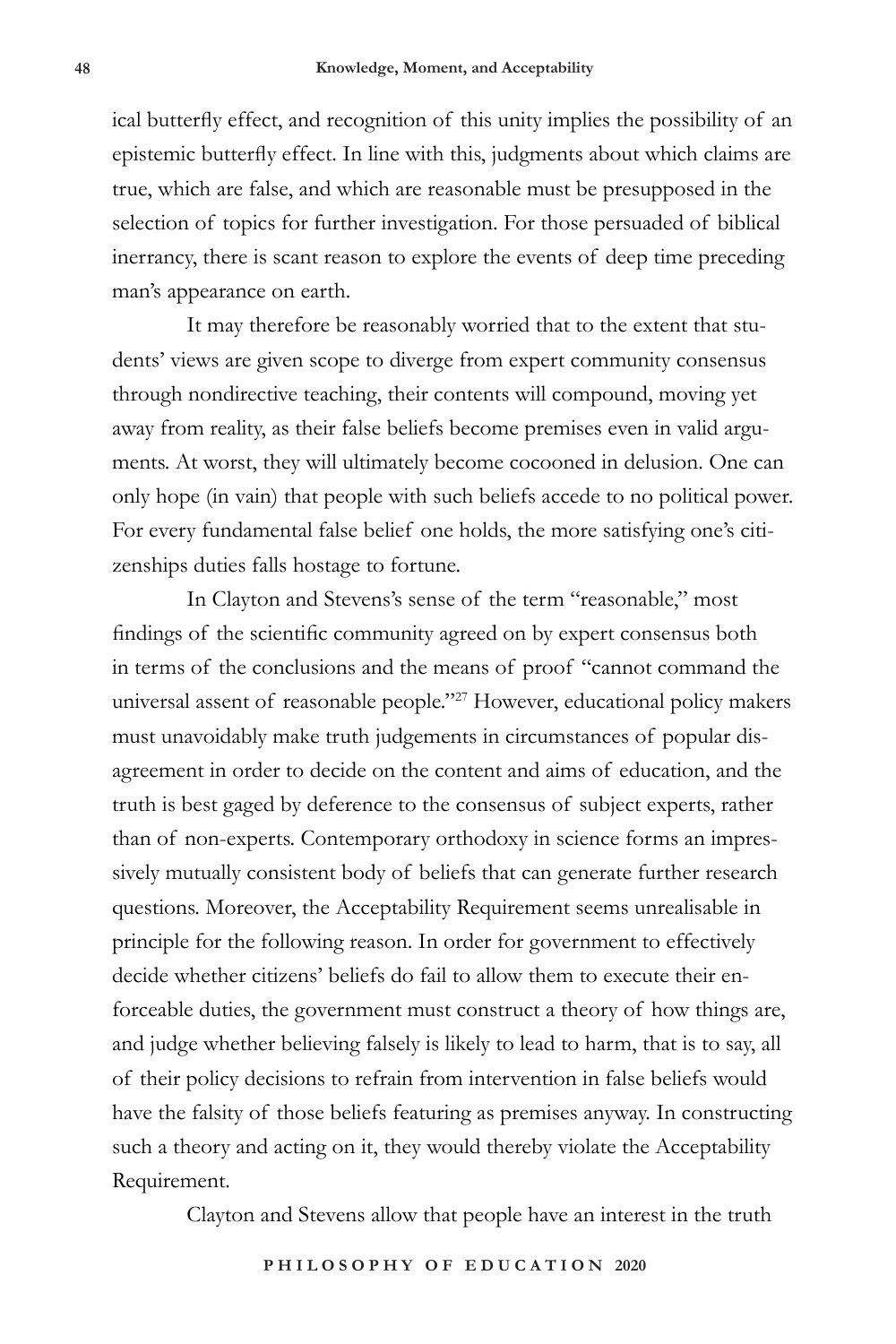#### **John Tillson 49**

being known where being wrong about the truth is high-stakes (e.g., whether global warming is anthropocentric, and whether flu vaccines cause autism), and an interest in being protected from negative impacts of "reasonable citizens" acting sincerely in line with their irrational beliefs. The question is just how much ignorance we can be assured is compatible with only internalities. However, it may be that equal regard for people sometimes involves protecting them from their own ignorance. In 1912, for instance, Franz Reichelt died testing a wearable parachute by jumping from the Eiffel Tower. It would seem no violation of his freedom to prevent him from doing this, and it would seem to treat his wellbeing with disregard to allow him to do this.

#### SELF-DETERMINATION/ INDEPENDENCE AND TRUTH

Clayton and Stevens regard individual self-determination to be one of the fundamental values that "ground" the acceptability requirement.<sup>28</sup> As Clayton says elsewhere:

> One prominent argument for anti-perfectionism proceeds from the ideal of independence, which asserts that each person should endorse the rules that govern how she lives her life. With respect to our personal goals, for example, independence requires that we decide for ourselves what ends we pursue during our lifetimes, rather than have our ends set by other people.<sup>29</sup>

However, full self-determination is only possible in light of the truth. Individuals cannot fully self-determine in ignorance. In order to fully self-determine, one needs to commit oneself in light of (a) all relevant information, (b) only accurate, (c) without manipulation, and (d) without coercion.<sup>30</sup> Individuals may more fully self-determine than others in as far as they satisfy more of these criteria or satisfy these criteria more fully than others do. Unless they satisfy them fully however, they are not fully self-determining.

Indeed, it seems that we do a disservice to individuals if we do not allow them to make decisions and formulate life plans in light of facts, in that we rob them of a chance to be self-determining. It is quite plausible that decisions and actions made in such circumstances have limited value. It is to labour under a misapprehension, and if one's whole life is spent in this way, the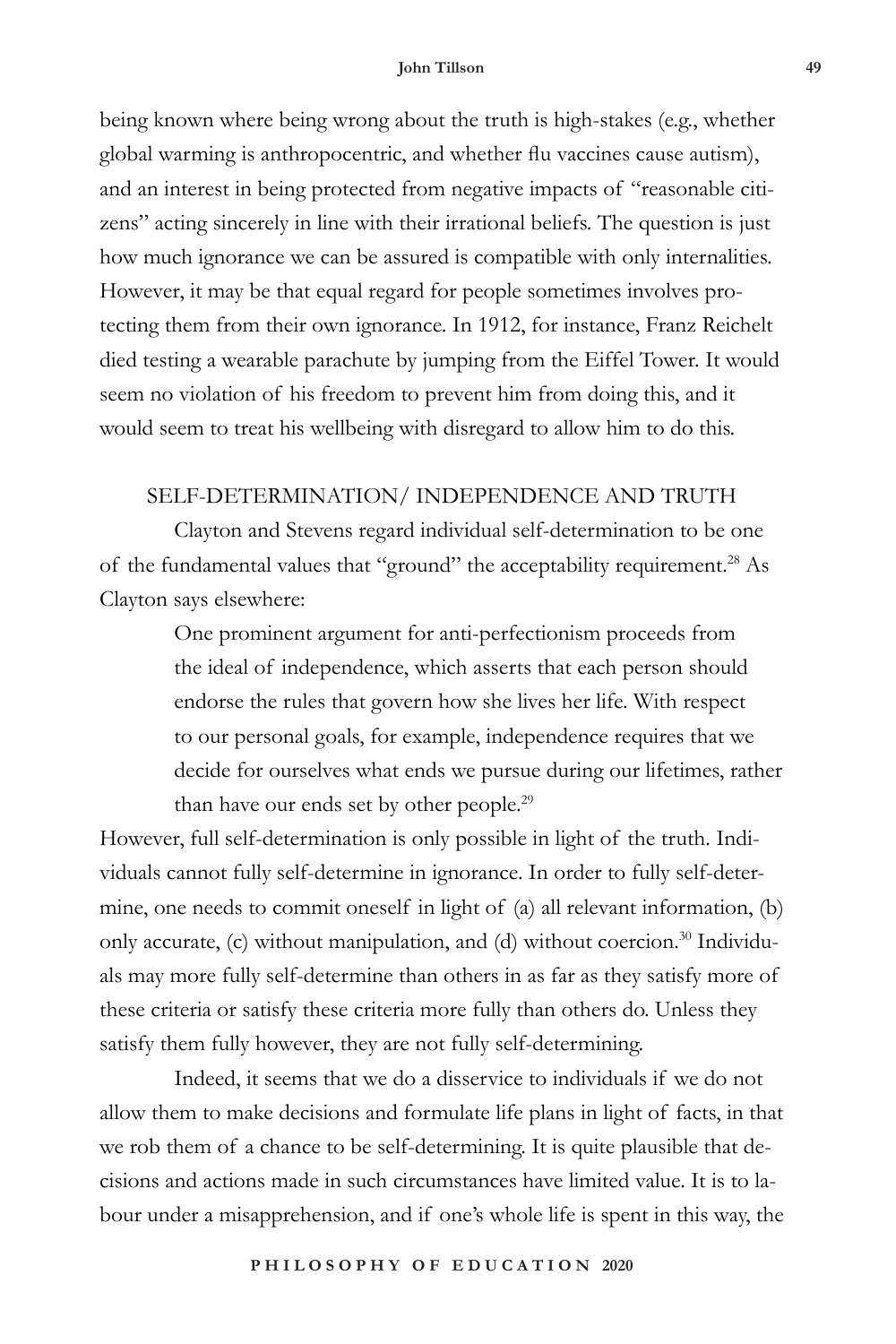very real worry is that one's life will have been wasted. In Arthur C. Clarke's "The Nine Billion Names of God," Tibetan monks seek to compile all of the names of God, the purpose for which they believe the Universe was created. I won't spoil the story for those who have not read it, but suppose the monks were wrong.<sup>31</sup> Certainly they would have sense of purpose, but if they were told that they were mistaken, and that there was in fact no god to have names applied, they might wish this to happen sooner rather than later. And given the choice between false appearance of meaning, or meaning premised on a falsehood, full respect might seem to require disabuse. What they might entail is that people live out their lives under an illusion of meaning; they might thereby regard their life as meaningless if only they had access to a fuller range of information.

Some might claim that all meaning is a mere illusion and that false perception of meaning is the best for which we can hope. However, this thought it unstable since objective standards of evaluation are presupposed insofar as one is able to judge that some lives (e.g., those involving a false perception of meaning) are better than others are. Furthermore, what is required from such parties is an error theory as to why all those who sense meaning are mistaken. On my more modest error theory, perceptions of meaning are rendered vulnerable to meaninglessness or, to what also seems problematic, to their meaningfulness having been a stroke of luck by being premised on falsehoods.

At this point, the Rawlsians may seek to invoke the burdens of judgement. Rawls's account of *the burdens of judgment* says that, for various reasons, knowing the truth about the content of what he calls comprehensive doctrines is hard, and as a result a plurality of views is inevitable.<sup>32</sup> But knowing the truth is less hard than emphasis on these burdens might indicate. Plenty is known, and still many (politically reasonable people) fail to share in this knowledge. Examples of ignorance despite human knowledge include ignorance about the shape of earth, anthropogenic climate change, the effects of vaccinations, and whether Neil Armstrong walked on the moon. To the extent that Rawlsians use the burdens of judgement to urge the frailty of human knowledge and reason, she undermines all of the other findings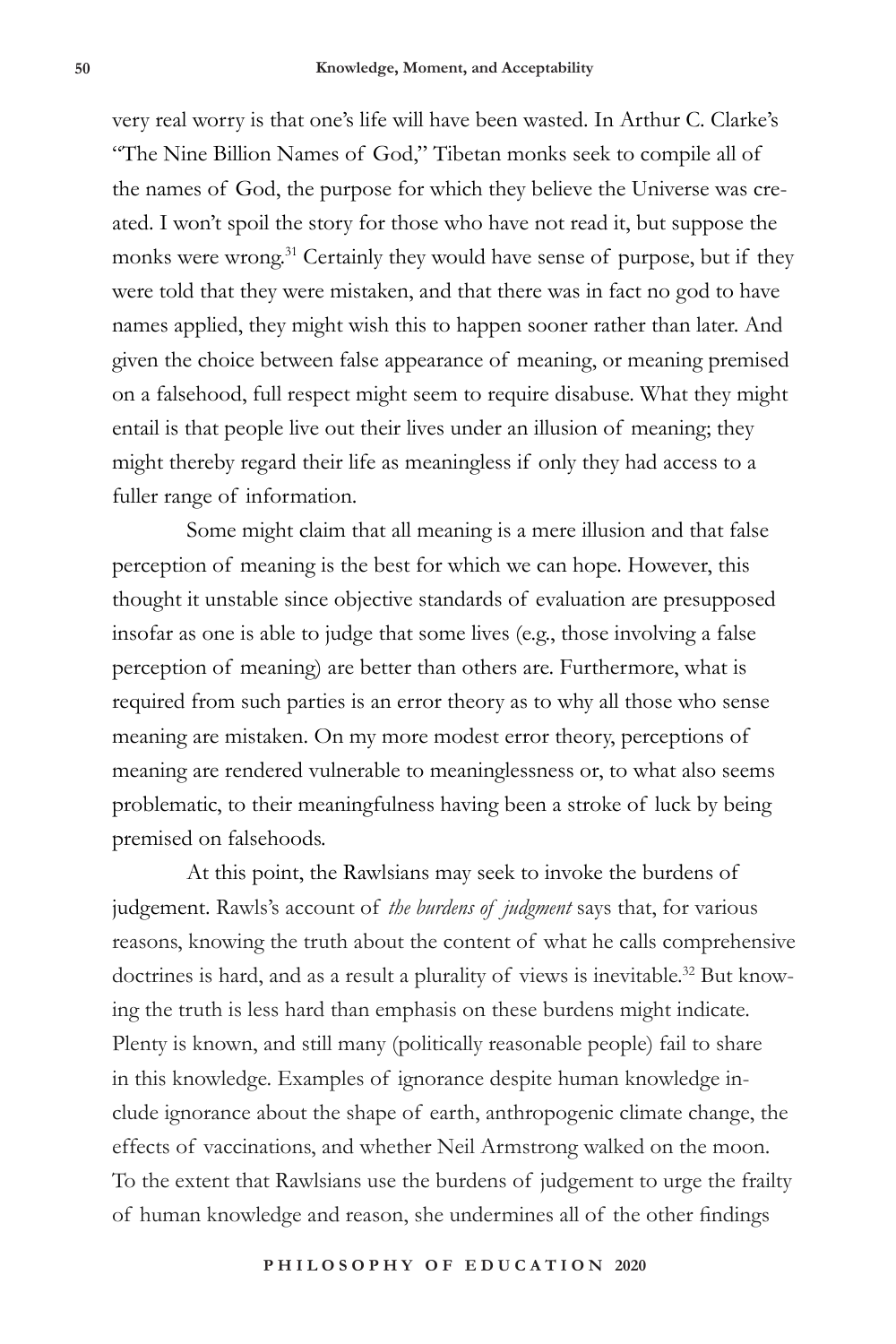#### **John Tillson 51**

that she argues in favour of (to resist such a consequence would amount to special pleading). Indeed, there is no reason to think that Rawls would have endorsed such an application of the burdens of judgement.

### **CONCLUSION**

In this paper I have sought to defend a pairing of the "Epistemic Criterion" and of the "Momentousness Criterion" from a critique in Clayton and Stevens's advocacy of the "Acceptability Requirement." I have not attempted to defend the thesis against further alternatives or further attempt to establish it. To be sure, I have not been arguing that people are under any duty to perfect themselves, to seek the maximal meaning in life or to be more morally good than is required by their enforceable moral duties. Instead, I have argued that even where it is valuable for people to set their own ends, they can only fully meaningfully do this in light of facts and free of misinformation. It is the duty of educators to put them in this position; it is then their prerogative to fail to live meaningfully. While children have no duty to perfect themselves, they do have a right to invent themselves, but they cannot do this is ignorance: if their life is meaningless because they chose as well as they could without being informed, then they could not truly consent to the life they undertook, and did not have a realistic chance at a meaningful life. In sum, educators are under an obligation to inform their students of what it is costly for them not to know, as well as what it is costly to others for them not to know. The way to determine what is costly and for whom is, in part, through deference to expert consensus. It does not offend against students' freedom to inform them in these ways, nor does it require treating them with unequal regard. We ought then, to prefer the politically perfectionist conjunction of the Epistemic and Momentousness criteria in deciding educational policy to the anti-perfectionist Acceptability Requirement.

1 I would like to thank audiences at Malmö University's, Philosophical Studies of Education research group, The University of Warwick's, Centre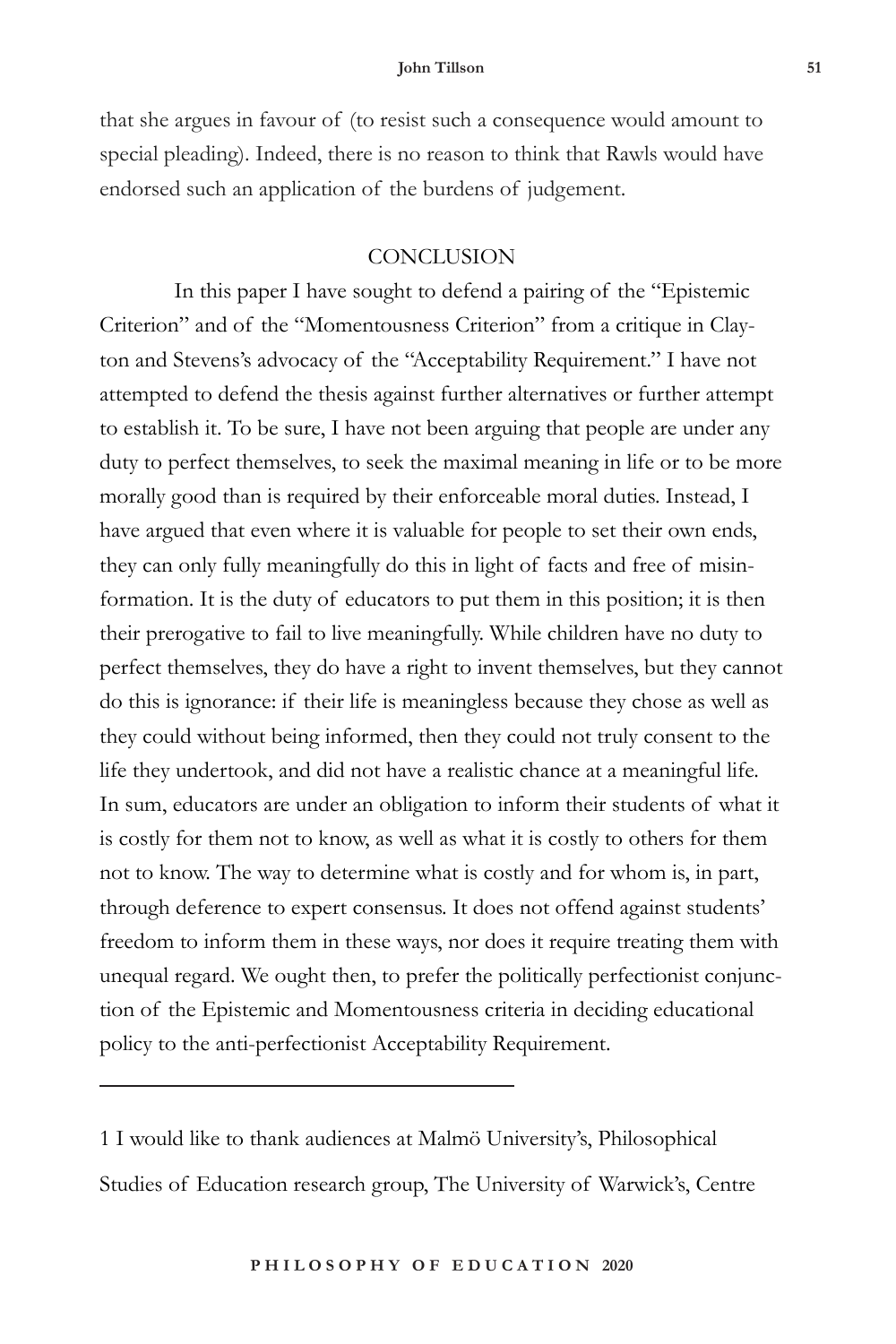for Ethics, Law and Public Affairs, and The Manchester Centre for Political Theory Workshops; Johan Brännmark, Matthew Clayton, Michael Hand, Hwa Kim, and David Rowthorn, for helpful comments on earlier drafts of this essay.

2 I have sought to motivate and defend this pairing before in "Towards a Theory of Propositional Curriculum Content," *Journal of Philosophy of Education* 48, no. 1 (2014): 137–148, and "When to Teach for Belief: A Tempered Defence of the Epistemic Criterion," *Educational Theory* 67, no. 2 (2017): 173–191.

3 Michael Hand and John White, "Is Compulsory Religious Education Justified? A Dialogue," *Journal of Education and Christian Belief* 8, no. 2 (2004): 101-112.

4 Hand and White, "Is Compulsory Religious Education Justified? A Dialogue", 102, 103.

5 They are relevant to the mission of private schools also, but I leave these to one side for the sake of developing the more fundamental point of this article.

6 Matthew Clayton and David M. Stevens, "What is the Point of Religious Education?" *Theory and Research in Education* 16, no. 1 (2018): 67.

7 Clayton and Stevens, "What is the Point," 67.

8 Matthew Clayton, "Anti-Perfectionist Childrearing," in *The Nature of Children's Well-being,* eds. A Bagattini and C. Macleod (Dordrecht: Springer, 2015), 126.

9 Politically controversial ends and conceptions are a special case of Robert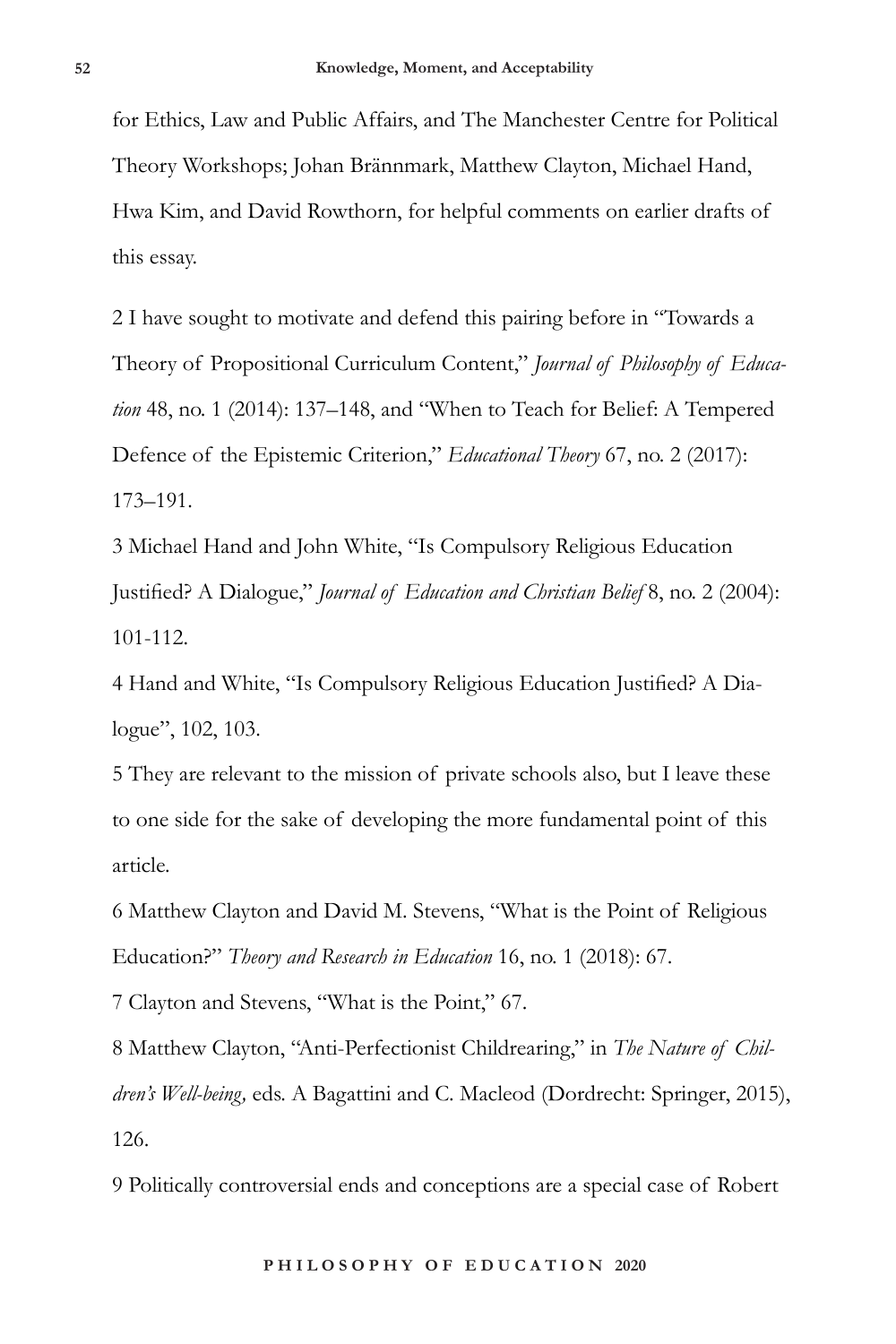Dearden's "behaviourally controversial" ends and conceptions. Those ends and conceptions are behaviourally controversial, on which "numbers of people" disagree. Robert Dearden, "Controversial Issues and the Curriculum," in *Theory and Practice in Education* (London: Routledge and Kegan Paul, 1984), 85. 10 John Rawls, *Political Liberalism: Expanded Edition* (New York: Columbia University Press, 2005), 229.

11 Jonathan Quong, *Liberalism without Perfection* (Oxford: Oxford University Press, 2011), 274. 12 Quong, *Liberalism without Perfection,* 274.

13 Clayton and Stevens, "What is the Point," 67. Whether similar principles apply to political influence tout court if it could somehow be separated out from political power, and where the difference between power and influence lies are questions for another paper.

14 Clayton and Stevens, "What is the Point," 65.

15 Clayton and Stevens, "What is the Point," 65.

16 Clayton and Stevens, "What is the Point," 73-74.

17 For a discussion of acceptability versus actual acceptance, see Victor Tadros, "Chapter 8: Political Liberalism and Criminalization," in *Wrongs and Crimes* (Oxford: Oxford University Press, 2017).

18 See Tadros, "Chapter 8" for an attractive account of how respect for citizens' authenticity and independence provides states with pro tanto reasons to refrain from forcing reasonable citizens to serve ends which are not acceptable to them without revising their most fundamental moral beliefs. 19 Clayton and Stevens, "What is the Point," 70.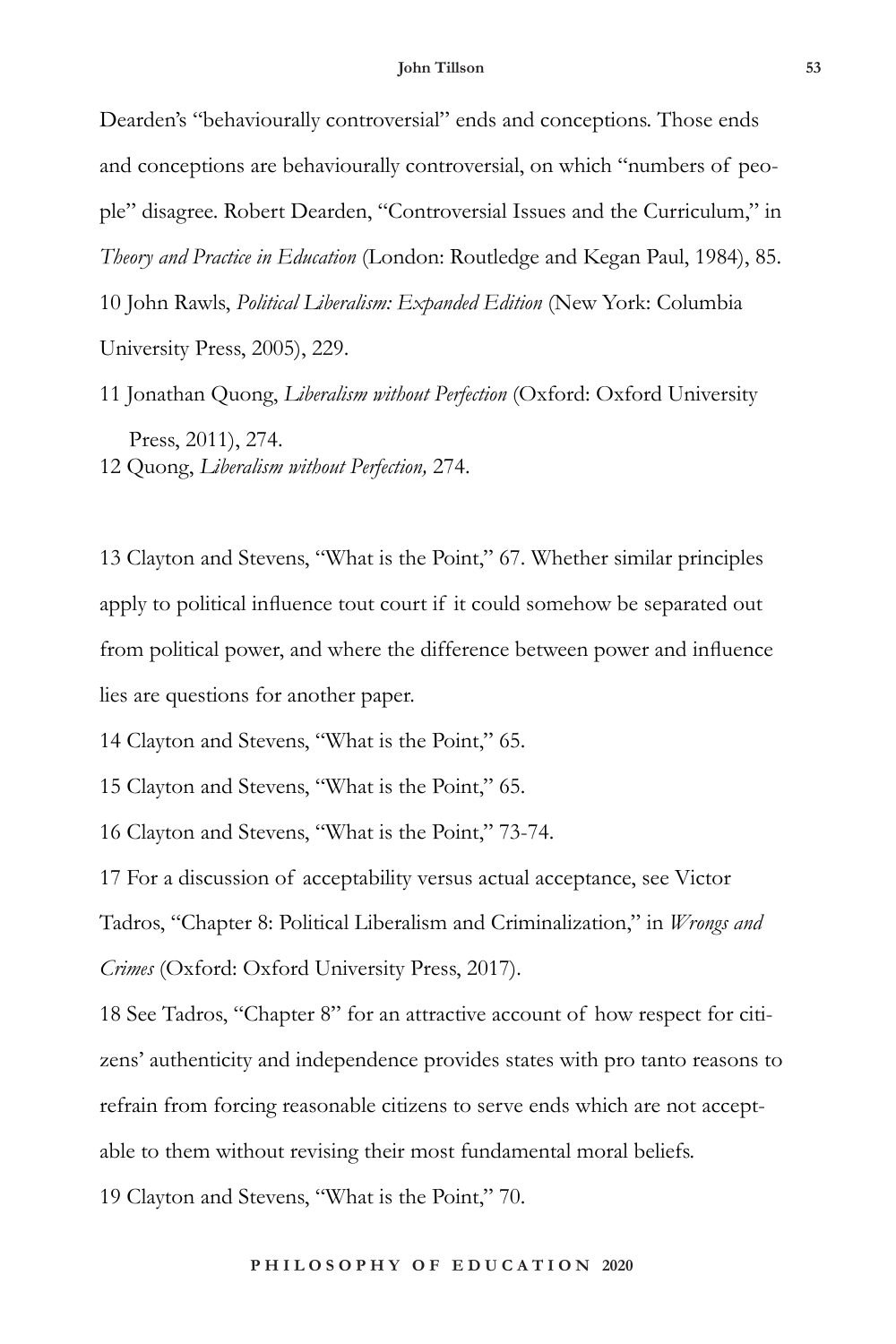20 Clayton and Stevens, "What is the Point," 69.

21 Clayton and Stevens, "What is the Point," 69.

22 Clayton and Stevens, "What is the Point," 70.

23 Clayton and Stevens, "What is the Point," 66.

24 John Tillson, "Religious Education and the Floodgates of Impartiality,"

in *Philosophy of Education Society Yearbook*, ed. Robert Kunzman (Urbana: IL,

Philosophy of Education Society, 2011): 118 – 123.

25 Clayton, "Anti-Perfectionist Childrearing," 139.

26 E. Jonathan Lowe, *A Survey of Metaphysics* (Oxford: Oxford University Press, 2002), 3.

27 Clayton and Stevens, "What is the Point," 74.

28 Clayton and Stevens, "What is the Point," 71.

29 Clayton, "Anti-Perfectionist Childrearing," 126.

30 Following Moti Gorin, one's reasoning cannot have been bypassed or subverted, or cannot only have been engaged properly because doing so happens to serve the ends of the person engaging it on this occasion. Moti Gorin, "Towards a Theory of Interpersonal Manipulation," in *Manipulation: Theory and Practice*, eds. Christian Coons and Michael Weber (Oxford: Oxford University Press, 2014), 73-97. Following Allen W. Wood, "I am coerced to do something when I either do not choose to do it or if, when I choose to do it, I do it because I have no acceptable alternative." Some alternatives "might be unacceptable because they threaten an evil so extreme I can't or won't consider them (being shot, letting my family starve), while others might be unacceptable for moral or legal reasons." Allen W. Wood, "Coercion, Manipulation and Exploitation," in *Manipulation: Theory and Practice*, eds. Christian